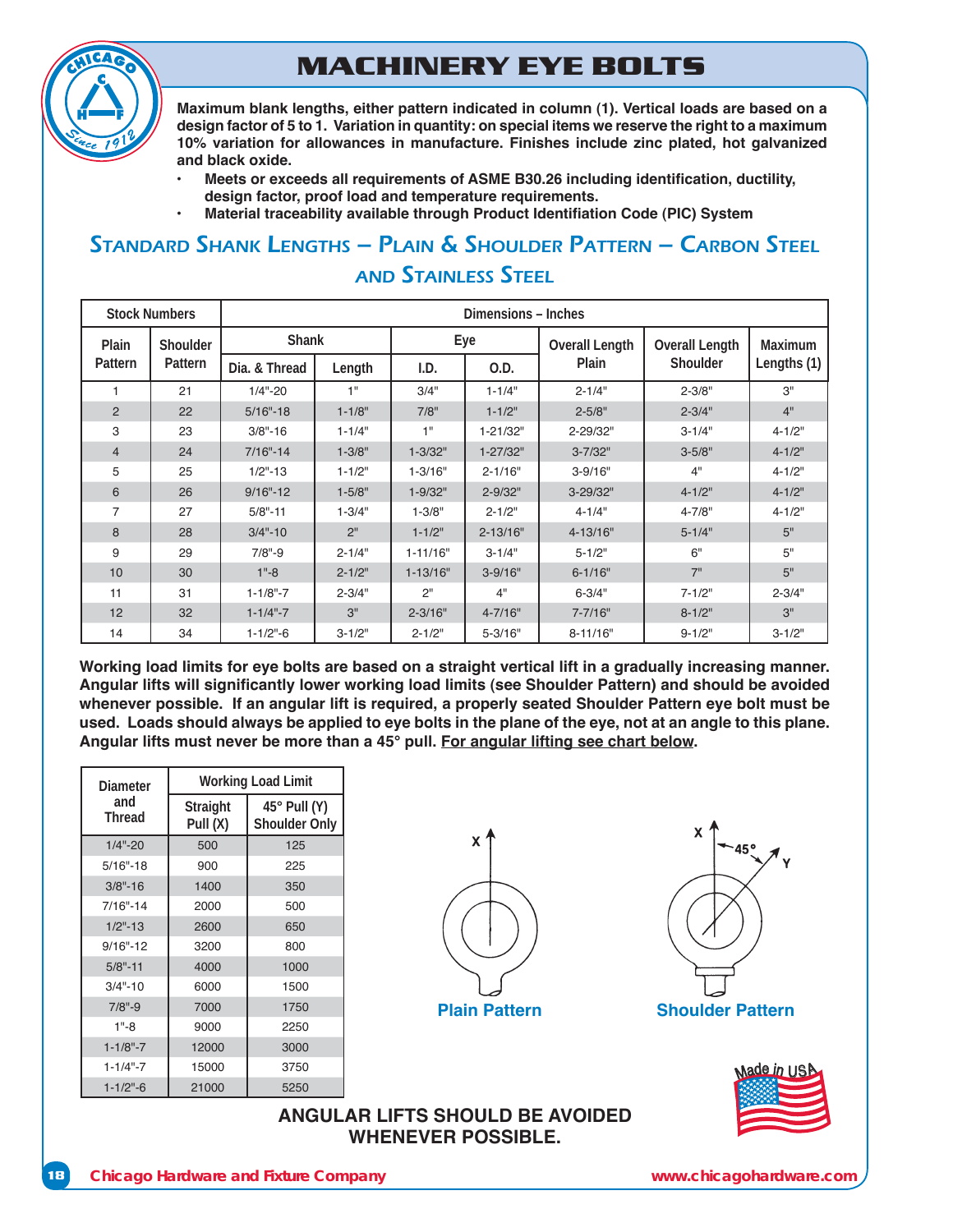# **MACHINERY EYE BOLTS**

Drop forged steel. Heat treated after forging. Self-colored, zinc plated, or hot galvanized. Plain or shoulder type, blank or threaded. Threaded will be supplied unless otherwise specified. See additional specifications and dimensions on page 18.

- **Meets or exceeds all requirements of ASME B30.26 including identification, ductility,** design factor, proof load and temperature requirements.
- **Material traceability available through Product Identifiation Code (PIC) System**

PLAIN PATTERN





**Available in Zinc Plated, Hot Galvanized** and Black Oxide. See page 20.

**Some sizes available in Stainless Steel.**  See page 42.

**Available in Metric See page 22.**



| <b>PLAIN PATTERN</b>    |                                        |                                    | <b>Threaded</b> |                      | <b>Blank</b> |                      |
|-------------------------|----------------------------------------|------------------------------------|-----------------|----------------------|--------------|----------------------|
| Plain<br>Pattern<br>No. | <b>Bolt</b><br><b>Diameter</b><br>N.C. | Standard<br><b>Shank</b><br>Length | Part<br>No.     | Weight<br>Per<br>100 | Part<br>No.  | Weight<br>Per<br>100 |
| $\mathbf{1}$            | 1/4"                                   | 1"                                 | 116053          | 5                    | 110051       | 5.5                  |
| 2                       | 5/16"                                  | $1 - 1/8"$                         | 11625 1         | 10.5                 | 110259       | 11.5                 |
| 3                       | 3/8"                                   | $1 - 1/4"$                         | 116459          | 15.5                 | 110457       | 16.5                 |
| $\overline{4}$          | 7/16"                                  | $1 - 3/8"$                         | 116657          | 20.5                 | 110655       | 22                   |
| 5                       | 1/2"                                   | $1 - 1/2"$                         | 116855          | 33                   | 110853       | 35                   |
| 6                       | 9/16"                                  | $1 - 5/8"$                         | 117050          | 44.5                 | 111058       | 45                   |
| $\overline{7}$          | 5/8"                                   | $1 - 3/4"$                         | 117258          | 64                   | 111256       | 66                   |
| 8                       | 3/4"                                   | 2"                                 | 117487          | 90.5                 | 111485       | 97                   |
| 9                       | 7/8"                                   | $2 - 1/4"$                         | 11768 5         | 135                  | 111683       | 142                  |
| 10                      | 1"                                     | $2 - 1/2"$                         | 117883          | 190.5                | 111881       | 199                  |
| 11                      | $1 - 1/8"$                             | $2 - 3/4"$                         | 118088          | 299.5                | 112086       | 312                  |
| 12                      | $1 - 1/4"$                             | 3"                                 | 118316          | 399                  | 112314       | 412                  |
| 14                      | $1 - 1/2"$                             | $3 - 1/2"$                         | 118514          | 662.5                | 112512       | 691                  |

 $\Box$ 

# STANDARD SHANK LENGTHS

#### STANDARD SHANK LENGTHS SHOULDER PATTERN

|                            | JIIUULDEN I AIIENN                     |                                    | <b>Threaded</b> |                      | <b>Blank</b> |                      |
|----------------------------|----------------------------------------|------------------------------------|-----------------|----------------------|--------------|----------------------|
| Shoulder<br>Pattern<br>No. | <b>Bolt</b><br><b>Diameter</b><br>N.C. | Standard<br><b>Shank</b><br>Length | Part<br>No.     | Weight<br>Per<br>100 | Part<br>No.  | Weight<br>Per<br>100 |
| 21                         | 1/4"                                   | 1"                                 | 128056          | 6                    | 122054       | 6                    |
| 22                         | 5/16"                                  | $1 - 1/8"$                         | 128254          | 10                   | 122252       | 10.5                 |
| 23                         | 3/8"                                   | $1 - 1/4"$                         | 128452          | 16                   | 122450       | 17                   |
| 24                         | 7/16"                                  | $1 - 3/8"$                         | 128650          | 26.5                 | 122658       | 28                   |
| 25                         | 1/2"                                   | $1 - 1/2"$                         | 128858          | 38                   | 122856       | 39                   |
| 26                         | 9/16"                                  | $1 - 5/8"$                         | 129053          | 49                   | 12305 1      | 52.5                 |
| 27                         | 5/8"                                   | $1 - 3/4"$                         | 129251          | 73.5                 | 123259       | 76.5                 |
| 28                         | 3/4"                                   | 2"                                 | 129480          | 99.5                 | 123488       | 104                  |
| 29                         | 7/8"                                   | $2 - 1/4"$                         | 129688          | 172.5                | 123686       | 178                  |
| 30                         | 1"                                     | $2 - 1/2"$                         | 129886          | 235                  | 123884       | 242                  |
| 31                         | $1 - 1/8"$                             | $2 - 3/4"$                         | 130080          | 342.5                | 124089       | 347                  |
| 32                         | $1 - 1/4"$                             | 3"                                 | 130318          | 462.5                | 124317       | 485                  |
| 34                         | $1 - 1/2"$                             | $3 - 1/2"$                         | 130516          | 752.5                | 12451 5      | 780                  |

H

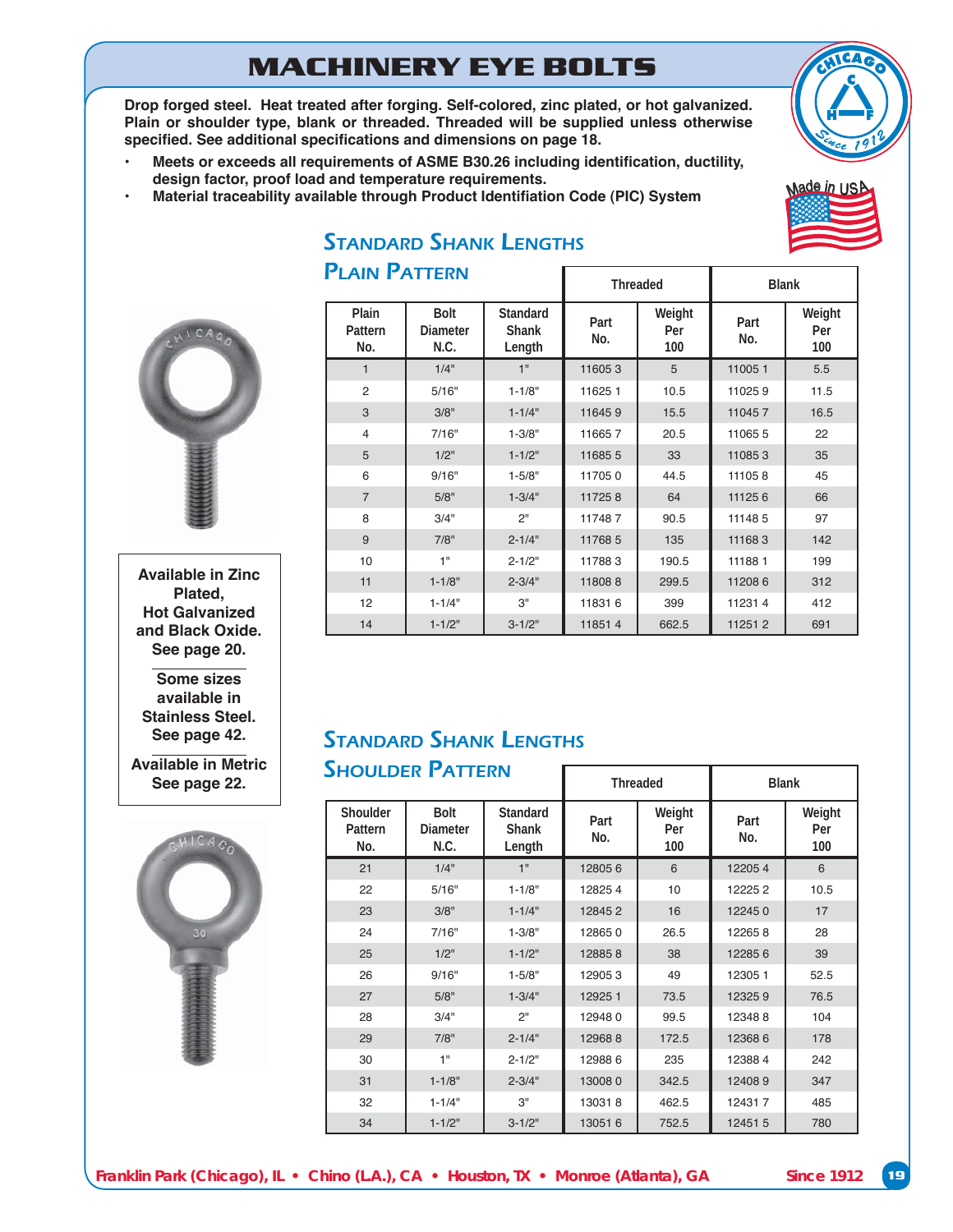

# **PLATED MACHINERY EYE BOLTS**

- **Meets or exceeds all requirements of ASME B30.26 including identification, ductility,** design factor, proof load and temperature requirements.
	- **Material traceability available through Product Identifiation Code (PIC) System**

# ZINC PLATED

## PLAIN PATTERN – ZINC SHOULDER PATTERN – ZINC

| Plain<br>Pattern<br>No. | Bolt<br><b>Diameter</b><br>N.C. | Standard<br>Shank<br>Length | Part<br>No. |       |
|-------------------------|---------------------------------|-----------------------------|-------------|-------|
| 1                       | 1/4"                            | 1"                          | 260053      | 5     |
| 2                       | 5/16"                           | $1 - 1/8"$                  | 260084      | 10    |
| 3                       | 3/8"                            | $1 - 1/4"$                  | 260114      | 15.5  |
| $\overline{4}$          | 7/16"                           | $1 - 3/8"$                  | 260145      | 20.5  |
| 5                       | 1/2"                            | $1 - 1/2"$                  | 260176      | 33    |
| 6                       | 9/16"                           | $1 - 5/8"$                  | 260206      | 44.5  |
| $\overline{7}$          | 5/8"                            | $1 - 3/4"$                  | 260237      | 64    |
| 8                       | 3/4"                            | 2 <sup>11</sup>             | 260268      | 90.5  |
| 9                       | 7/8"                            | $2 - 1/4"$                  | 260299      | 135   |
| 10                      | 1"                              | $2 - 1/2"$                  | 260329      | 190.5 |
| 11                      | $1 - 1/8"$                      | $2 - 3/4"$                  | 260350      | 299.5 |
| 12                      | $1 - 1/4"$                      | 3"                          | 26038 1     | 399   |
| 14                      | $1 - 1/2"$                      | $3 - 1/2"$                  | 260411      | 662.5 |

| Shoulder<br>Pattern<br>No. | <b>Bolt</b><br><b>Diameter</b><br>N.C. | Standard<br><b>Shank</b><br>Length | Part<br>No. | Weight<br>Per<br>100 |
|----------------------------|----------------------------------------|------------------------------------|-------------|----------------------|
| 21                         | 1/4"                                   | 1"                                 | 260503      | 6                    |
| 22                         | 5/16"                                  | $1 - 1/8"$                         | 260534      | 10.5                 |
| 23                         | 3/8"                                   | $1 - 1/4"$                         | 260565      | 16                   |
| 24                         | 7/16"                                  | $1 - 3/8"$                         | 260596      | 26.5                 |
| 25                         | 1/2"                                   | $1 - 1/2"$                         | 260626      | 38                   |
| 26                         | 9/16"                                  | $1 - 5/8"$                         | 260657      | 49                   |
| 27                         | 5/8"                                   | $1 - 3/4"$                         | 260688      | 73.5                 |
| 28                         | 3/4"                                   | 2 <sup>11</sup>                    | 260718      | 99.5                 |
| 29                         | 7/8"                                   | $2 - 1/4"$                         | 260749      | 172.5                |
| 30                         | 1"                                     | $2 - 1/2"$                         | 260770      | 235                  |
| 31                         | $1 - 1/8"$                             | $2 - 3/4"$                         | 260800      | 342.5                |
| 32                         | $1 - 1/4"$                             | 3"                                 | 260831      | 462.5                |
| 34                         | $1 - 1/2"$                             | $3 - 1/2"$                         | 260862      | 752.5                |







# HOT GALVANIZED

| Plain<br>Pattern<br>No. | <b>Bolt</b><br>Diameter<br>N.C. | Standard<br><b>Shank</b><br>Length | Part<br>No. | Weight<br>Per<br>100 |
|-------------------------|---------------------------------|------------------------------------|-------------|----------------------|
| 1                       | 1/4"                            | 1"                                 | 261050      | 5                    |
| 2                       | 5/16"                           | $1 - 1/8"$                         | 261081      | 10                   |
| 3                       | 3/8"                            | $1 - 1/4"$                         | 26111 1     | 15.5                 |
| $\overline{4}$          | 7/16"                           | $1 - 3/8"$                         | 261142      | 20.5                 |
| 5                       | 1/2"                            | $1 - 1/2"$                         | 261173      | 33                   |
| 6                       | 9/16"                           | $1 - 5/8"$                         | 261203      | 44.5                 |
| $\overline{7}$          | 5/8"                            | $1 - 3/4"$                         | 261234      | 64                   |
| 8                       | 3/4"                            | 2"                                 | 261265      | 90.5                 |
| 9                       | 7/8"                            | $2 - 1/4"$                         | 261296      | 135                  |
| 10                      | 1"                              | $2 - 1/2"$                         | 261326      | 190.5                |
| 11                      | $1 - 1/8"$                      | $2 - 3/4"$                         | 261357      | 299.5                |
| 12                      | $1 - 1/4"$                      | 3"                                 | 261388      | 399                  |
| 14                      | $1 - 1/2"$                      | $3 - 1/2"$                         | 261418      | 662.5                |

## PLAIN PATTERN – GALVANIZED SHOULDER PATTERN – GALVANIZED

| Shoulder<br>Pattern<br>No. | <b>Bolt</b><br>Diameter<br>N.C. | Standard<br>Shank<br>Length | Part<br>No. | Weight<br>Per<br>100 |
|----------------------------|---------------------------------|-----------------------------|-------------|----------------------|
| 21                         | 1/4"                            | 1"                          | 261555      | 6                    |
| 22                         | 5/16"                           | $1 - 1/8"$                  | 261586      | 10.5                 |
| 23                         | 3/8"                            | $1 - 1/4"$                  | 261616      | 16                   |
| 24                         | 7/16"                           | $1 - 3/8"$                  | 261647      | 26.5                 |
| 25                         | 1/2"                            | $1 - 1/2"$                  | 261678      | 38                   |
| 26                         | 9/16"                           | $1 - 5/8"$                  | 261708      | 49                   |
| 27                         | 5/8"                            | $1 - 3/4"$                  | 261739      | 73.5                 |
| 28                         | 3/4"                            | 2 <sup>11</sup>             | 261760      | 99.5                 |
| 29                         | 7/8"                            | $2 - 1/4"$                  | 261791      | 172.5                |
| 30                         | 1"                              | $2 - 1/2"$                  | 261821      | 235                  |
| 31                         | $1 - 1/8"$                      | $2 - 3/4"$                  | 261852      | 342.5                |
| 32                         | $1 - 1/4"$                      | 3"                          | 261883      | 462.5                |
| 34                         | $1 - 1/2"$                      | $3 - 1/2"$                  | 261913      | 752.5                |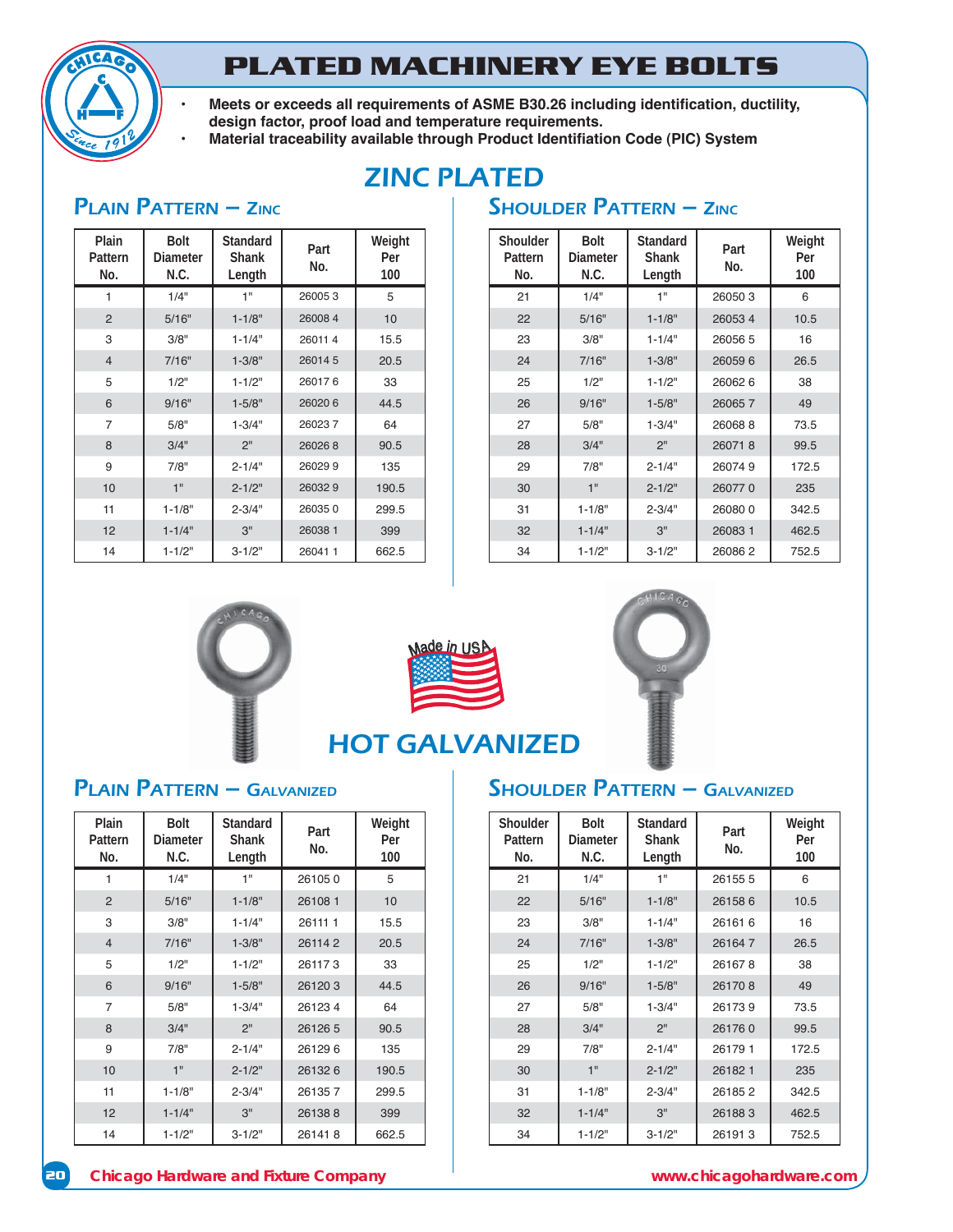# **MACHINERY EYE BOLTS**

Variation in quantity: on special items we reserve the right to a maximum 10% variation for allowances in manufacture.

- **Meets or exceeds all requirements of ASME B30.26 including identification, ductility,** design factor, proof load and temperature requirements.
- Material traceability available through Product Identifiation Code (PIC) System



| <b>SPECIAL SHANK LENGTHS</b> |  |
|------------------------------|--|
| <b>SHOULDER PATTERN</b>      |  |

|                                        |                                   | <b>Threaded</b>                     |     | <b>Blank</b> |                      |  |
|----------------------------------------|-----------------------------------|-------------------------------------|-----|--------------|----------------------|--|
| <b>Bolt</b><br><b>Diameter</b><br>N.C. | <b>Special</b><br>Shank<br>Length | Weight<br>Part<br>Per<br>No.<br>100 |     | Part<br>No.  | Weight<br>Per<br>100 |  |
| 1/4"                                   | 2"                                | 116084                              | 6   | 110082       | 8                    |  |
| 1/4"                                   | 3"                                | 116152                              | 10  | 110112       | 14                   |  |
| 5/16"                                  | 2"                                | 116282                              | 12  | 110280       | 14                   |  |
| 5/16"                                  | 3"                                | 116312                              | 14  | 110310       | 16                   |  |
| 5/16"                                  | 4"                                | 116343                              | 14  | 110341       | 18                   |  |
| 3/8"                                   | 2"                                | 116480                              | 16  | 110488       | 18                   |  |
| 3/8"                                   | 3"                                | 116510                              | 18  | 110518       | 23                   |  |
| 3/8"                                   | 4"                                | 116541                              | 22  | 110549       | 24                   |  |
| 3/8"                                   | $4 - 1/2"$                        | 116572                              | 22  | 110570       | 26                   |  |
| 7/16"                                  | 2"                                | 116688                              | 22  | 110686       | 24                   |  |
| 7/16"                                  | 3"                                | 116718                              | 26  | 110716       | 30                   |  |
| 7/16"                                  | 4"                                | 116749                              | 30  | 110747       | 34                   |  |
| 7/16"                                  | $4 - 1/2"$                        | 116756                              | 30  | 110778       | 36                   |  |
| 1/2"                                   | 2"                                | 116886                              | 32  | 110884       | 34                   |  |
| $1/2$ "                                | 3"                                | 116916                              | 38  | 110914       | 42                   |  |
| $1/2$ "                                | 4"                                | 116947                              | 42  | 110945       | 48                   |  |
| 1/2"                                   | $4 - 1/2"$                        | 116978                              | 42  | 110976       | 50                   |  |
| 9/16"                                  | 2"                                | 117081                              | 48  | 111089       | 52                   |  |
| 9/16"                                  | 3"                                | 117111                              | 54  | 111119       | 60                   |  |
| 9/16"                                  | 4"                                | 117142                              | 60  | 111140       | 68                   |  |
| 9/16"                                  | $4 - 1/2"$                        | 117173                              | 60  | 111171       | 68                   |  |
| 5/8"                                   | 2"                                | 117289                              | 62  | 111287       | 68                   |  |
| 5/8"                                   | 3"                                | 117319                              | 70  | 111317       | 74                   |  |
| 5/8"                                   | 4"                                | 117340                              | 74  | 111348       | 86                   |  |
| 5/8"                                   | $4 - 1/2"$                        | 117371                              | 76  | 111379       | 90                   |  |
| 3/4"                                   | 3"                                | 117517                              | 96  | 111515       | 120                  |  |
| 3/4"                                   | 4"                                | 117548                              | 104 | 111546       | 126                  |  |
| 3/4"                                   | $4 - 1/2"$                        | 117579                              | 108 | 111577       | 144                  |  |
| 3/4"                                   | 5"                                | 117609                              | 132 | 111607       | 154                  |  |
| 7/8"                                   | З"                                | 117715                              | 188 | 111713       | 196                  |  |
| 7/8"                                   | 4"                                | 117746                              | 202 | 111744       | 218                  |  |
| 7/8"                                   | $4 - 1/2"$                        | 117777                              | 210 | 111775       | 224                  |  |
| 7/8"                                   | 5"                                | 117807                              | 218 | 111805       | 230                  |  |
| 1"                                     | З"                                | 117913                              | 210 | 111911       | 232                  |  |
| 1"                                     | 4"                                | 117944                              | 230 | 111942       | 254                  |  |
| 1"                                     | $4 - 1/2"$                        | 117975                              | 236 | 111973       | 264                  |  |
| 1 <sup>0</sup>                         | 5"                                | 118002                              | 254 | 112000       | 276                  |  |

|                                        |                                   |             | <b>Threaded</b>      | <b>Blank</b> |                      |  |
|----------------------------------------|-----------------------------------|-------------|----------------------|--------------|----------------------|--|
| <b>Bolt</b><br><b>Diameter</b><br>N.C. | Special<br><b>Shank</b><br>Length | Part<br>No. | Weight<br>Per<br>100 | Part<br>No.  | Weight<br>Per<br>100 |  |
| 1/4"                                   | 2"                                | 128087      | 8                    | 12208 5      | 10                   |  |
| 1/4"                                   | 3"                                | 128117      | 10                   | 122115       | 12                   |  |
| 5/16"                                  | 2"                                | 12828 5     | 12                   | 122283       | 14                   |  |
| 5/16"                                  | 3"                                | 128315      | 14                   | 122313       | 16                   |  |
| 5/16"                                  | 4"                                | 128346      | 16                   | 122344       | 18                   |  |
| 3/8"                                   | 2"                                | 128483      | 20                   | 12248 1      | 22                   |  |
| 3/8"                                   | 3"                                | 128513      | 22                   | 122511       | 24                   |  |
| 3/8"                                   | 4"                                | 128544      | 24                   | 122542       | 28                   |  |
| 3/8"                                   | $4 - 1/2"$                        | 128575      | 26                   | 122573       | 28                   |  |
| 7/16"                                  | 2"                                | 128681      | 26                   | 122689       | 30                   |  |
| 7/16"                                  | 3"                                | 128711      | 30                   | 122719       | 32                   |  |
| 7/16"                                  | 4"                                | 128742      | 34                   | 122740       | 36                   |  |
| 7/16"                                  | $4 - 1/2"$                        | 128773      | 36                   | 122771       | 38                   |  |
| 1/2"                                   | 2"                                | 128889      | 40                   | 122887       | 42                   |  |
| 1/2"                                   | 3"                                | 128919      | 44                   | 122917       | 46                   |  |
| 1/2"                                   | 4"                                | 128940      | 46                   | 122948       | 50                   |  |
| 1/2"                                   | $4 - 1/2"$                        | 128971      | 48                   | 122979       | 52                   |  |
| 9/16"                                  | 2"                                | 129084      | 48                   | 123082       | 52                   |  |
| 9/16"                                  | 3"                                | 129114      | 52                   | 123112       | 58                   |  |
| 9/16"                                  | 4"                                | 129145      | 58                   | 123143       | 60                   |  |
| 9/16"                                  | $4 - 1/2"$                        | 129176      | 60                   | 123174       | 68                   |  |
| 5/8"                                   | 2"                                | 129282      | 74                   | 123280       | 80                   |  |
| 5/8"                                   | 3"                                | 129312      | 82                   | 123310       | 86                   |  |
| 5/8"                                   | 4"                                | 129343      | 90                   | 12334 1      | 102                  |  |
| 5/8"                                   | $4 - 1/2"$                        | 129374      | 92                   | 123372       | 104                  |  |
| 3/4"                                   | 3"                                | 129510      | 116                  | 123518       | 126                  |  |
| 3/4"                                   | 4"                                | 12954 1     | 130                  | 123549       | 140                  |  |
| 3/4"                                   | $4 - 1/2"$                        | 129572      | 132                  | 123570       | 146                  |  |
| 3/4"                                   | 5"                                | 129602      | 138                  | 123600       | 154                  |  |
| 7/8"                                   | З"                                | 129718      | 186                  | 123716       | 198                  |  |
| 7/8"                                   | 4"                                | 129749      | 202                  | 123747       | 218                  |  |
| 7/8"                                   | $4 - 1/2"$                        | 129770      | 208                  | 123778       | 226                  |  |
| 7/8"                                   | 5"                                | 129800      | 216                  | 123808       | 232                  |  |
| 1"                                     | 3"                                | 129916      | 254                  | 123914       | 270                  |  |
| 1"                                     | 4"                                | 129947      | 266                  | 123945       | 290                  |  |
| 1"                                     | $4 - 1/2"$                        | 129978      | 280                  | 123976       | 304                  |  |
| 1"                                     | 5"                                | 130004      | 290                  | 124003       | 318                  |  |

See page 18 for specifications and dimensions. **Additional special shank lengths available upon request.**

*Franklin Park (Chicago), IL • Chino (L.A.), CA • Houston, TX • Monroe (Atlanta), GA* Since 1912 **21** 



lade in <sub>US</sub>